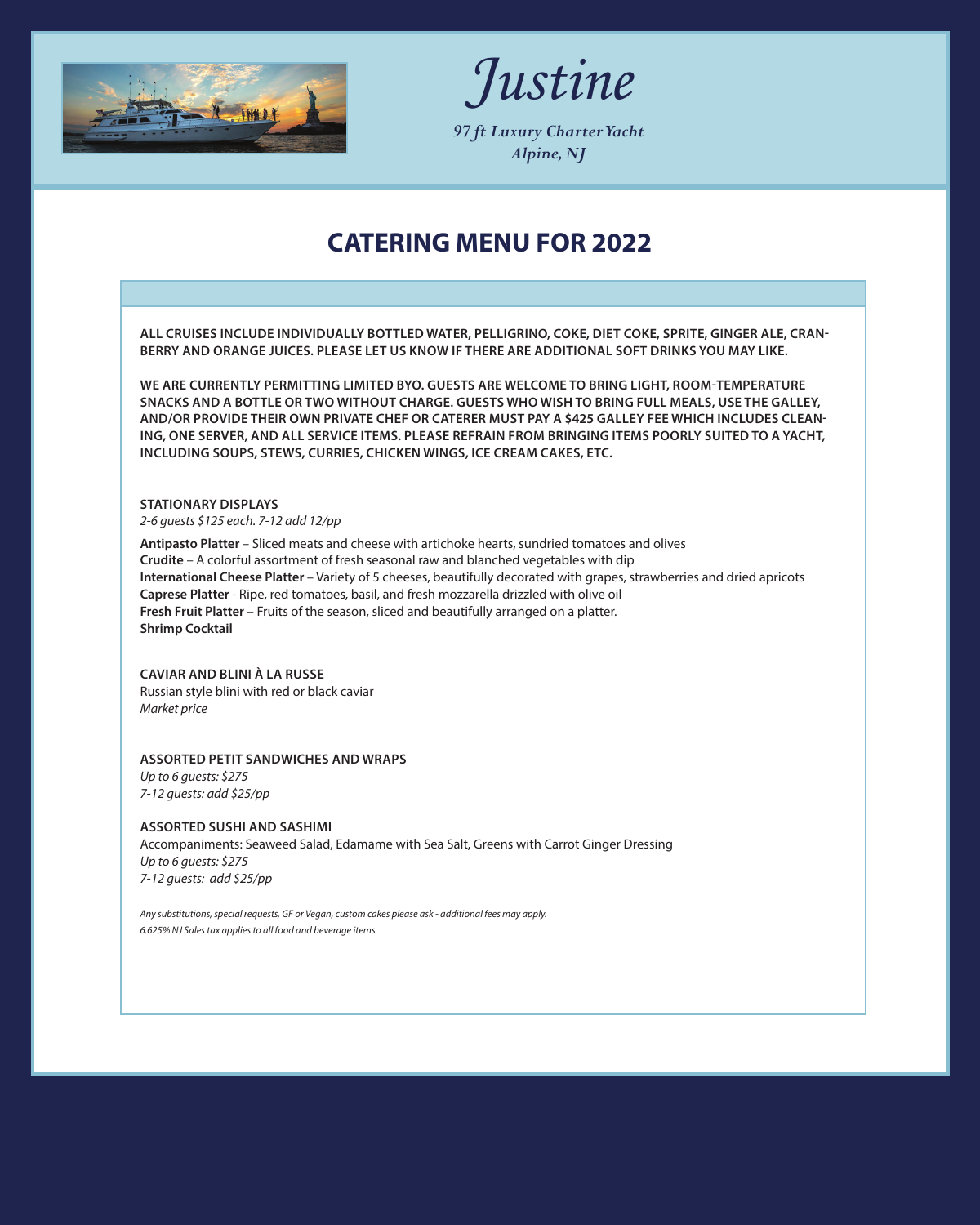



*97 ft Luxury Charter Yacht Alpine, NJ*

# **BUFFET DINNER**

**BUFFET DINNER:** *2-6 guests: \$650. 7-12 add \$60/pp*  Includes one of the above stationary displays plus: **SALADS/SIDES (PICK 1) Salad Promenade** – Mesclun Greens with Cucumbers, Carrots, Tomatoes, Mandarin oranges and Craisins **Butternut Squash, Quinoa, and Kale Salad Grilled and Roasted Vegetable Platter Homestyle Red Potato Salad Traditional Caesar Salad PASTA (PICK 1) Penne Pasta w/ Spinach, Tomatoes, Garlic, and Olive Oil Pasta Salad with Roasted Seasonal Vegetables Our famous Mac and Cheese ENTREES (PICK 2) Charred Filet Mignon (Served room temp, pre sliced) + \$14/pp Grilled or Poached Salmon with Creamy Dill Sauce + \$8/pp Honey Mustard glazed Boneless chicken thighs Sliced, grilled Chicken breast platter served with Chimichurri Sauce Spaghetti Squash Vegetable Primavera DESSERT Assorted mini pastries with butter cookies and brownies PREMIUM BAR SERVICE WITH BARTENDER (S): \$60/GUEST LIQUORS** GREY GOOSE, TITOS, PLYMOUTH GIN, GLENLIVET SCOTCH, SEAGRAMS 7 RYE, JACK DANIELS, BACARDI LIGHT RUM, CAP-TAIN MORGAN SPICED RUM, MALIBU COCONUT RUM, BLANCO AND REPOSADO TEQUILA, MAKERS MARK **MIXERS** TRIPLE SEC, COINTREAU, DRY & SWEET VERMOUTH **HOUSE WINE** PINOT GRIGIO, MERLOT, CABERNET SAUVIGNON, PROSECCO, SAUVIGNON BLANC **BEER (BOTTLED)** BUD LIGHT PLATINUM, CORONA EXTRA, HEINEKEN **SOFT DRINKS** COLA, DIET COLA, GINGER ALE, SPRITE, FLAT AND SPARKLING BOTTLED WATER SWEET & SOUR MIX, CRANBERRY, ORANGE, PINEAPPLE, FRESH LEMONS/LIMES *Any substitutions, special requests, GF or Vegan, custom cakes please ask - additional fees may apply. 6.625% NJ Sales tax applies to all food and beverage items.*